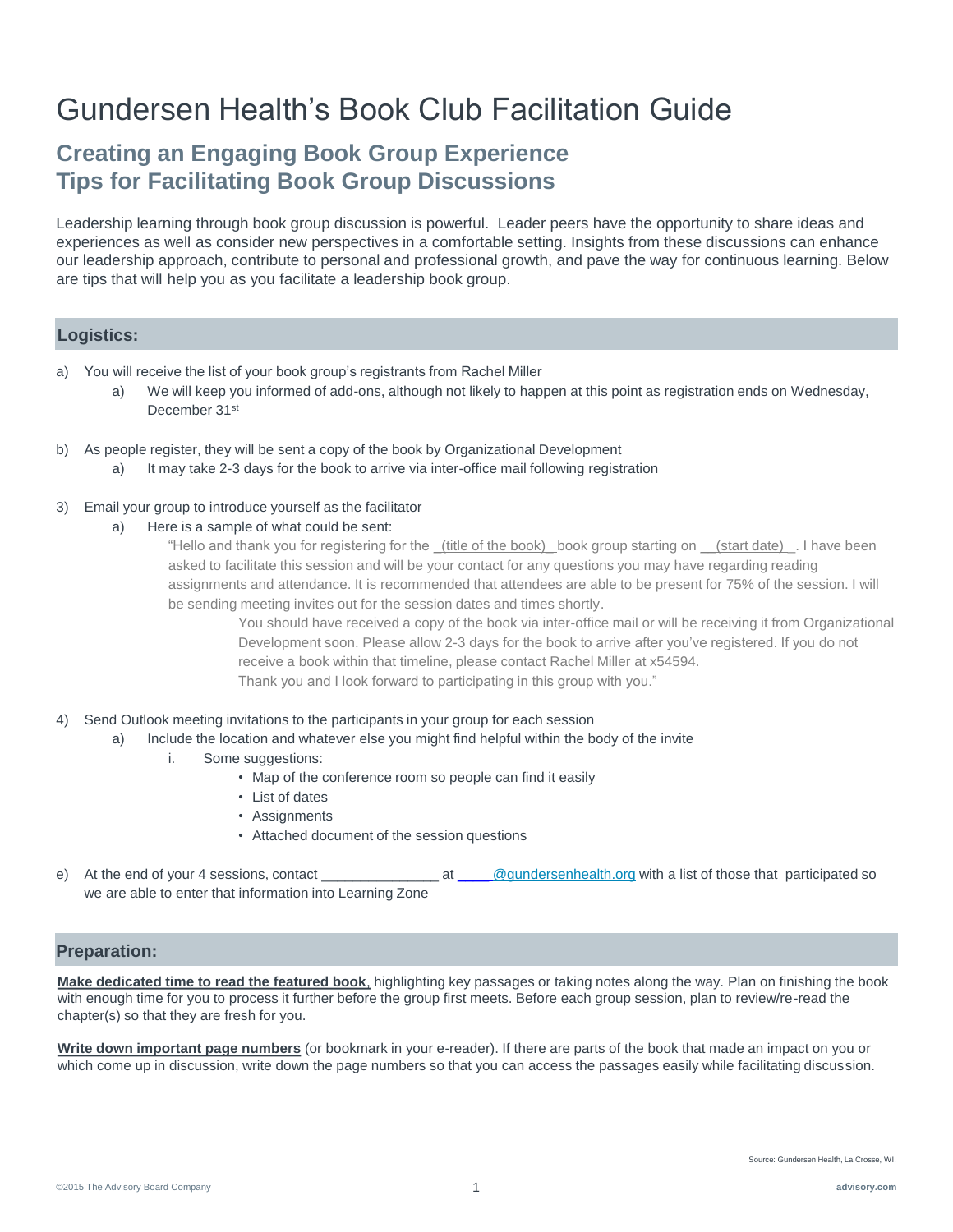# Gundersen Health's Book Club Facilitation Guide Cont.

**Before each group meeting, review the discussion questions in advance** and determine which ones you plan to use. The group experience may be enhanced by sending all discussion questions out in advance to participants, so they can organize their thoughts. If questions haven't been sent out in advance, consider having copies of the questions for participants. Participants can also use this sheet for note-taking or discussion prompts.

**Arrive at each group meeting early if possible.** This is most important for the first meeting of the group; 20 minutes early will allow time to greet people and insure the room is set up for comfortable group discussion. Take notice of where restrooms and water fountains are for those who may need them.

**Be prepared to manage the group's time well.** Allow 5-10 minutes at the end of each session to check in as a group regarding one insight they had and one action they plan to take as a result of their learning.

### **Facilitating the Discussion**

### **Introductory Reminders:**

- 1. Welcome everyone as they arrive to the group. If you don't personally know them, introduce yourself.
- 2. At the start of your first session, do a round of introductions (such as name, department, length of time in role) along with an icebreaker. Icebreaker examples include: one interest/hobby that you enjoy; favorite place to relax/renew; or one part of your leadership role you find rewarding/stimulating. If new members join the group at a later time, again conduct introductions.
- 3. Review the scheduled meetings with the group, and reinforce meeting locations. Invite leaders to contact you with any questions or concerns between book group meetings.
- 4. Remind the group of the expectations that they attend 75% of the book group sessions, so as to maximize their learning and contribute to the learning experience of peers. Let them know you would appreciate an e-mail if they cannot attend a meeting.
- 5. Briefly review your role as Facilitator:
	- $\checkmark$  You are learning with them, so are a "guide on the side" vs. an expert on the book.
	- $\checkmark$  You are also charged with helping to keep discussion flowing and on-topic as much as possible. That may mean gently interrupting people to allow others a chance to chime in.
	- $\checkmark$  You will also help manage the time for the group.
- 6. Briefly review their roles as participants: (also becomes the group guidelines)
	- $\checkmark$  Come prepared having read the agreed upon chapter(s).
	- $\checkmark$  Openly share perspectives, ideas, and examples from own experience.
	- $\checkmark$  Listen actively, allowing others the time to participate also.
	- $\checkmark$  Maintain the confidentiality of others in the group.
	- $\checkmark$  Have fun learning together!
- 7. Remind participants of "Insight and Action"; that you will be setting aside the last 10-15 minutes of the group session to ask each person to share one insight they had in reading the book or the group discussion and one action step they will take for themselves.